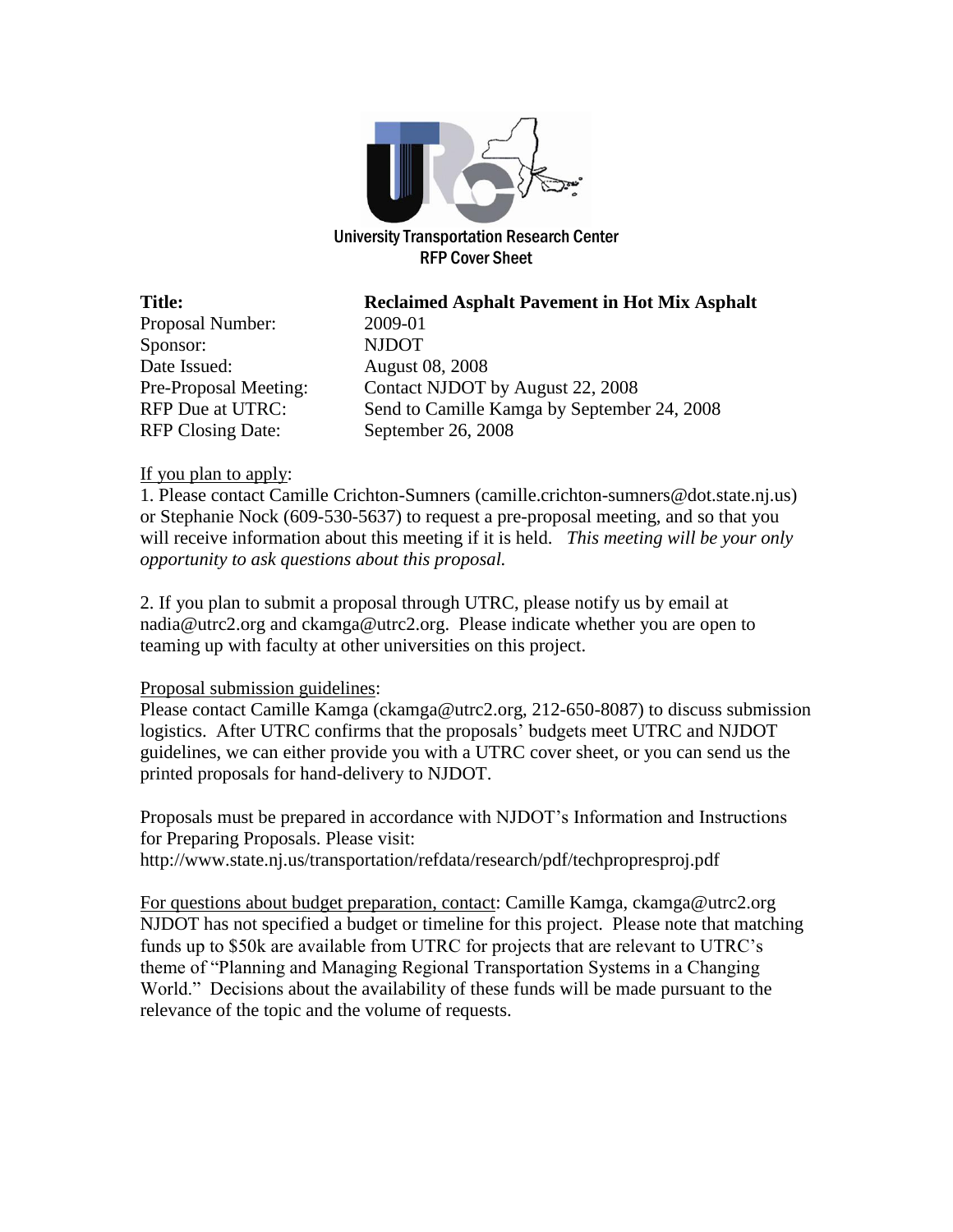**Date of RFP 08-08-08**

**New Jersey Department of Transportation Bureau of Research RESEARCH PROJECT Scope and Request for Proposals 2009 Program**

**Closing Date 09-26-08**

# **RAP in HMA Project 2009-01**

(Proposals must be prepared in accordance with NJDOT's *Information and Instructions for Preparing Proposals.* Please visit: *http://www.state.nj.us/transportation/refdata/research/pdf/techpropresproj.pdf Revised Proposal Evaluation Forms are available for your information on the website.*) Proposals will be based on the merit of the information contained in the proposal. Budgets will be evaluated separately. Please place three (3) copies of the budget for this project in a separate sealed envelope.

# **1. RESEARCH PROBLEM STATEMENT, BACKGROUND AND OBJECTIVES**

While plant technology and the amount of fines in reclaimed asphalt pavement (RAP) present practical limitations, it is noted that overly conservative specifications may be the greatest obstacle limiting the use of RAP in Hot Mix Asphalt, (HMA). The mix design process, production realities and performance history should be the limiting factors for the percentage of RAP, not arbitrary specification limits.

Two schools of thought exist for RAP mix design. The blending chart concept assumes that a 100% blend of the virgin binder and the binder from the RAP occurs. This concept implies that all of the binder in the RAP aggregate blends with the new binder—all in less than perhaps one minute of mixing time in the HMA facility. The second school of thought is that RAP goes into the mix as a "black rock" with the RAP binder providing no binder contribution to the mix. Obviously, neither concept represents actual binder blending which occurs when RAP is added to the HMA mixture. Using a 50-50 combination of the 100% blend/black rock concept is perhaps the most reasonable, albeit conservative, approach to represent the blending which occurs. Problem Statement Needed: NJ generates significantly more RAP than it uses resulting in a large surplus of material. Using a higher percentage in HMA would reduce prices but require additional testing and quality control. The anticipated study would determine why NJ has a problem with excess RAP while others don't and explore other potential applications and well as procedures to increase the amount of RAP permitted in HMA

#### **2. Tasks**

[Provide a listing of appropriate general tasks divided into phases based on types of work (e.g., laboratory, field) or by year (e.g., year 1, year 2) or other appropriate milestones]

*The NJDOT is seeking the insight of proposal responders on how best to achieve the research objectives. Proposers are expected to describe a research effort that can realistically be accomplished as expeditiously as possible. Proposals must present the proposers' current thinking in sufficient detail to demonstrate their understanding of the problem and the soundness of their approach for conducting the required research.*

## **PHASE I – Literature Search**

Conduct a literature search of the current state of the practice.

After the award of the project, a more comprehensive literature search should be conducted. At the completion of this literature search, the PI will make a presentation to the Research Project Selection and Implementation Panel to discuss their findings and to discuss the appropriate research approach.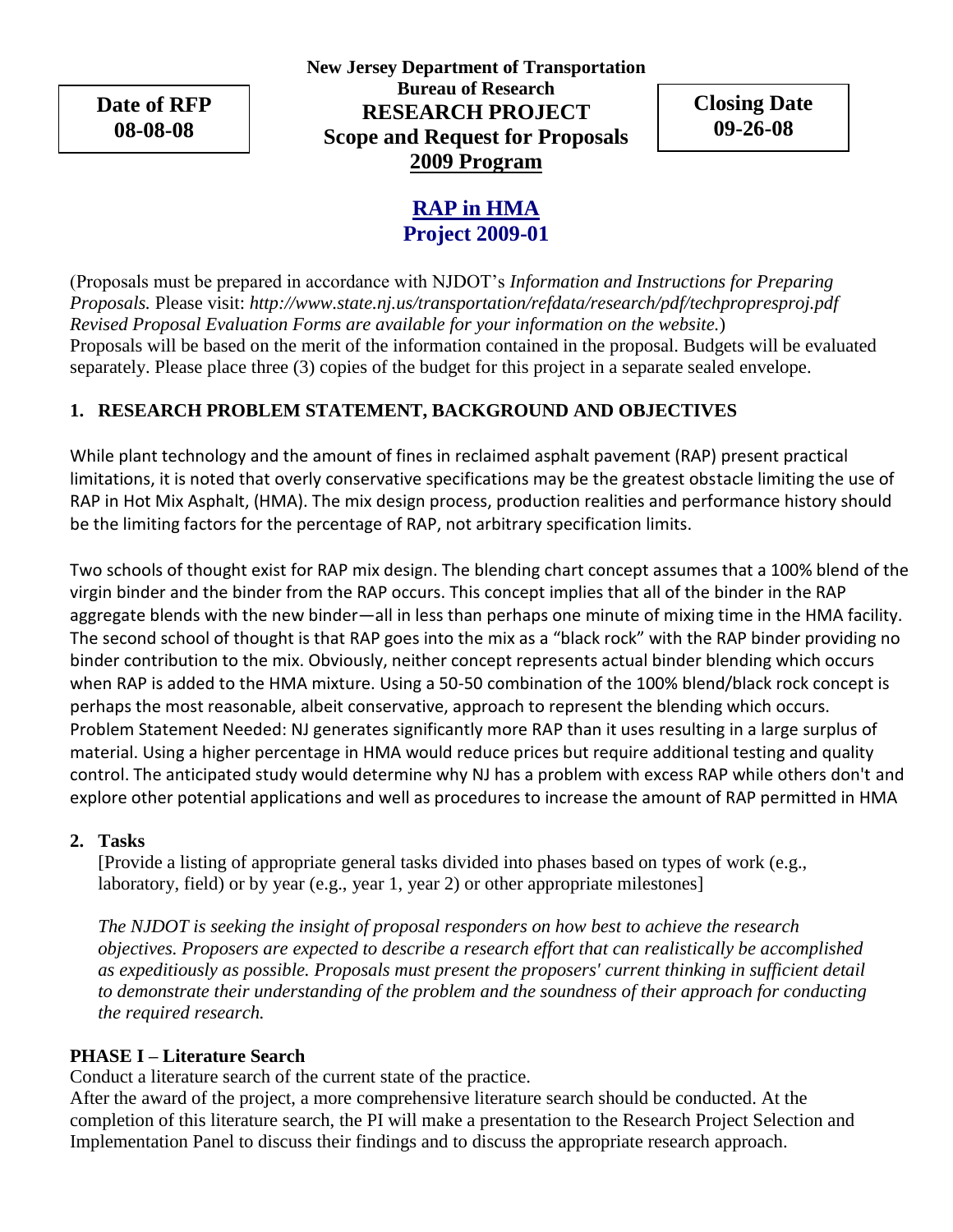# **PHASE II – Research Approach and Anticipated Results**

Clear description of how you will solve the problem and implement anticipated findings. Work may be divided into phases (e.g., Laboratory, Field or Year 1, Year 2) as necessary to clarify tasks. *Exit Criteria* must be developed during this phase.

# **3. Implementation and Training Plan**

The PI must meet with the Research Project Selection and Implementation Panel (RPSIP) and other NJDOT units to present the findings and as appropriate train these personnel in the use the project results. **The PI will develop an implementation plan as per the guidelines provided by NJDOT Research Bureau.**

- **4. Deliverables:** [List of minimum deliverables necessary to complete the project]
	- Presentation of Summary of Literature Search Results
	- $\triangleright$  Discussion to Support and Refine the Project Tasks
	- $\triangleright$  Project work plan.
	- $\triangleright$  Technical Memorandum on the survey results
	- $\triangleright$  Technical memorandum on the measures that are working or not working
	- $\triangleright$  Technical memorandum on actions taken
	- Interim Status reports suitable for Senior Leadership if required
	- $\triangleright$  Quarterly Reports, and
	- $\triangleright$  Final report with appropriate tables, graphs and charts in hard copy version, PDF file format, Word, and on CD ROM. Two copies plus one per RSIP member of each presentation, technical memorandum, draft final report and Final Report (plus 10 copies). The Final Report and Tech Brief are due three (3) months before the end date of the project to allow time for review by the Research Project Selection and Implementation Panel. Final Acceptance will be granted upon receipt of ten copies of the approved final report.

## **5. Contract Time**:

The PI must provide the anticipated research study duration based on the proposed tasks. Consideration should be given to potential impediments so that adjustments are incorporated into the schedule.

## **6. Contacts:**

A meeting may be scheduled with interested parties after the RFP's are distributed to refine the objectives and deliverables and to promote a better understanding of the research needs. Questions on this topic **shall not** be directed to any Research Project Manager, Research Customer, or any other NJDOT person. All questions and answers would be addressed **during this meeting**. Contact Camille Crichton-Sumners (Camille.CrichtonSumners@dot.state.nj.us) on or before August 22, 2008 to confirm your interest in participating in such a meeting.

## **7. DEADLINE**

**Proposals (10 single-bound copies) are due at the NJDOT Bureau of Research no later than 4:00 p.m. September 26, 2008**

**Authorization to Begin Work**: January 1, 2009--estimated or as negotiated

## **8. Delivery Instructions:**

**For private, paid messenger services such as Federal Express, DHL, UPS, etc., or for hand-carried deliveries:**

2009 PROPOSAL-NJDOT New Jersey Department of Transportation